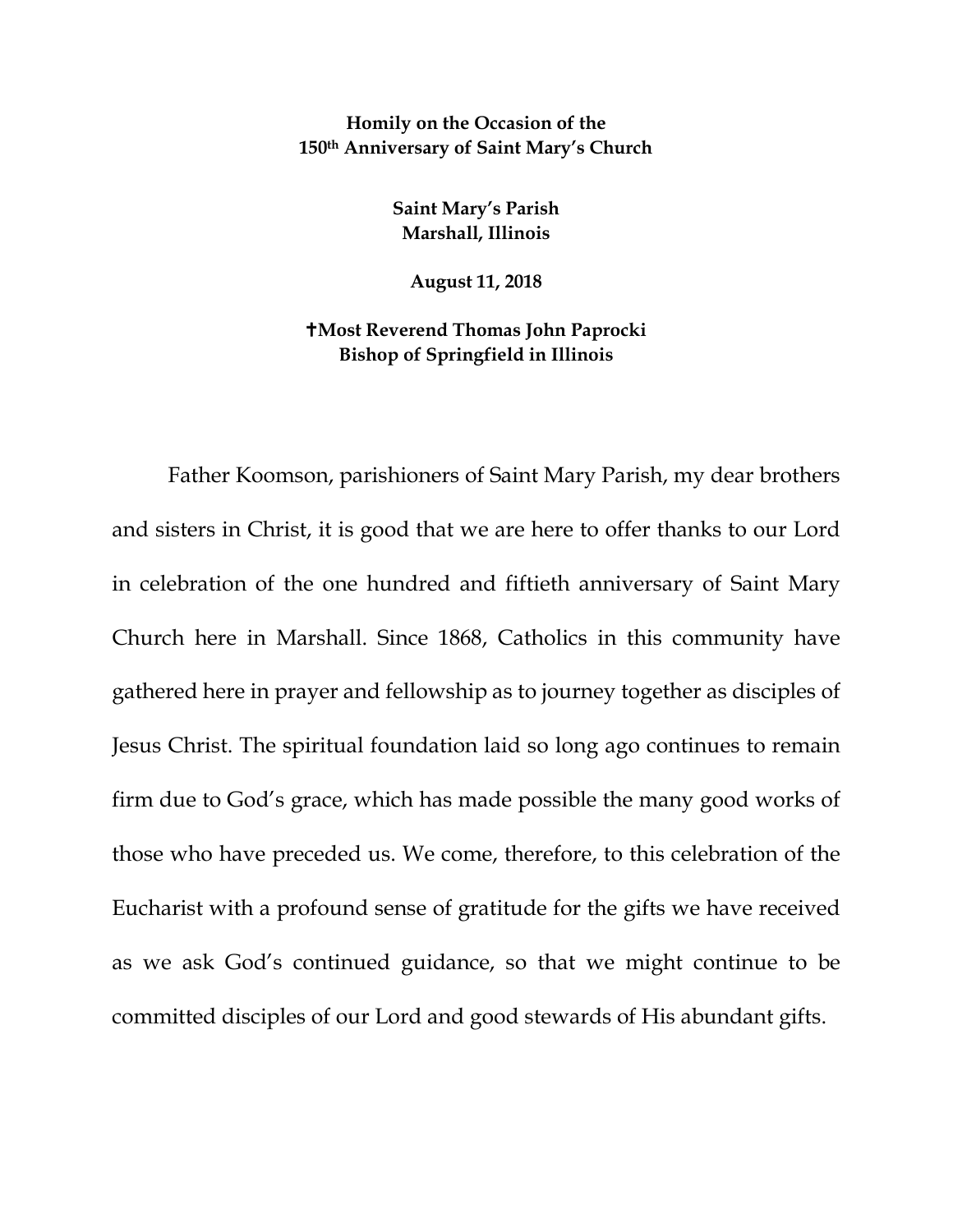On an anniversary such as this, it is natural to wonder what life was like one hundred and fifty years ago. Looking at our circumstances today in the year 2018, the differences in our country and world, as well as our way of life, seem vast. In 1868, the cable-operated West Side and Yonkers Patent Railway in Manhattan became the first elevated railway in the United States; the Fourteenth Amendment to the Constitution was ratified; Thomas Edison applied for his first patent, the electric vote recorder; the world's first traffic signal lights were installed in the London borough of Westminster; President Andrew Johnson became the first of two presidents to be impeached by the full House of Representatives (although he was later acquitted by the Senate); Ulysses S. Grant was elected the eighteenth president of these United States; and here in Marshall, Illinois, under the watchful eye of Rev. Henry I. Hoven, work began on the construction of Saint Mary's Catholic Church in which we stand today.

As we look back on the humble beginnings of this church and the lives of the people who have been part of its history over the past one hundred and fifty years, we have a unique opportunity to reflect on what it means to be missionary disciples of our Lord.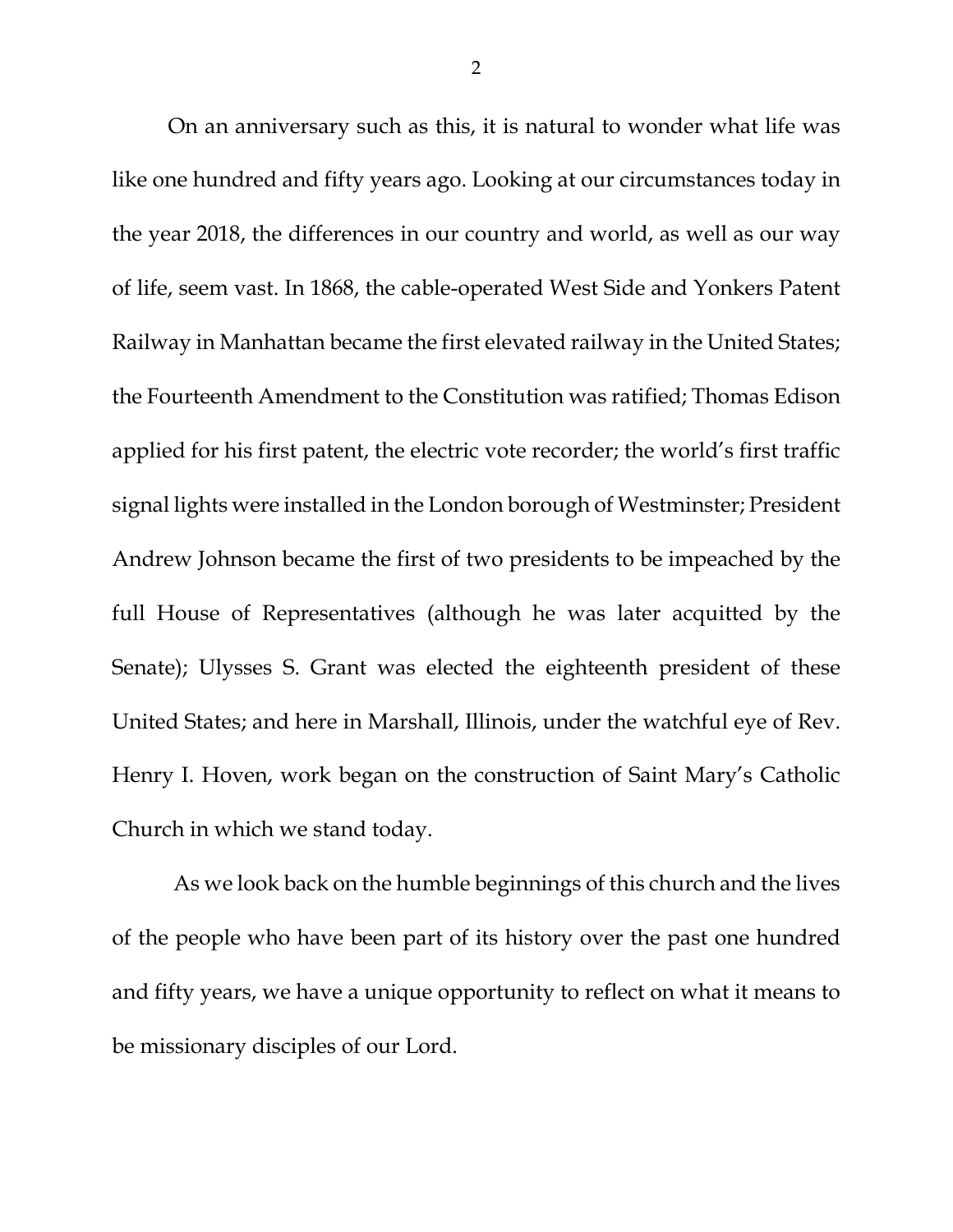Quite appropriately, our readings today focus on what it means to be nourished and sustained on our journey of faith. In the first reading from today's Mass, we read that Elijah the prophet, fleeing from Jezabel, the consort of King Ahab, went to Mount Horeb, the holy mountain. However, during the long and difficult journey, Elijah became so exhausted that he wished to die. But we heard how,

> An angel touched him and ordered him to get up and eat. Elijah looked and there at his head was a hearth cake and a jug of water... After he ate and drank, then strengthened by that food, he walked forty days and forty nights to the mountain of God, Horeb (1 Kings 19: 4-8).

We see in this passage that, while Elijah could not stand to go any further on his own strength, he could go forth nourished and strengthened by the meal the Lord gave to him when he was ready to give up.

Looking deeper into the text, made clearer through the lens of faith, we find that it is applicable to our lives today. For us, the holy mountain to which the prophet was traveling is an image of heaven. The forty days that Elijah spent traveling to Mount Horeb represents our journey through life, during which we too encounter temptations, difficulties and fatigue. At times, we may even find ourselves, like Elijah, distraught and without hope.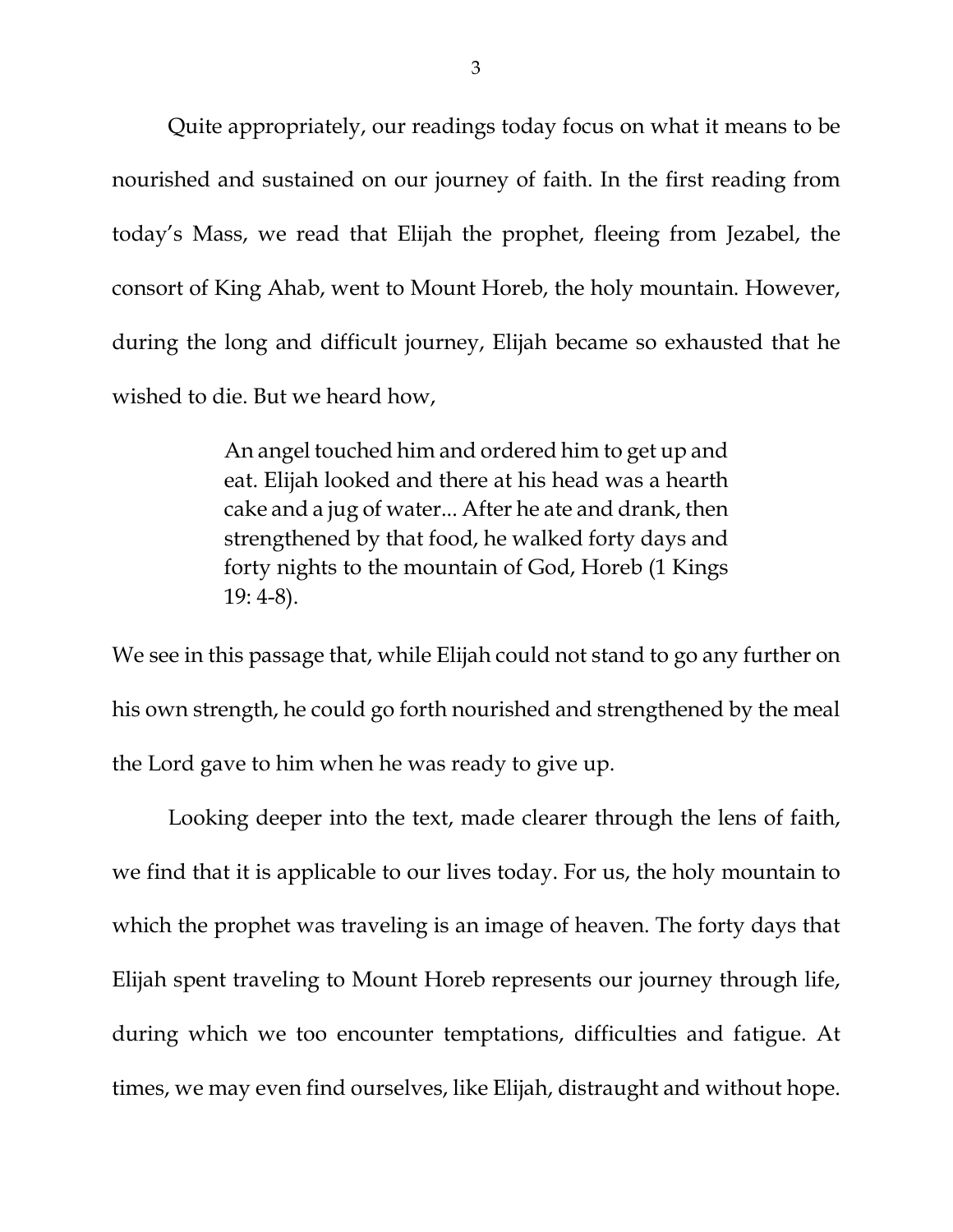But, just as the angel in the story invites Elijah to eat and find strength in the food provided by the Lord, so too does the Church invite us to nourish ourselves on the Bread of Life that is Christ Himself, present in the Most Holy Eucharist.

In our Gospel today, we hear a continuation of the Gospel reading from last week. In this well-known section of the Gospel according to John, our Lord forcefully reminds us that, in order to participate in the divine life, we must receive Him in Holy Communion, for in this sacrament of the Body and Blood of our Lord, we receive the source of all grace, Jesus Christ, really and spiritually present.

There is no greater gift that we can receive than the gift that our Lord gives us, the gift of Himself in Holy Communion. For this sacrament nourishes and strengthens us to live as Christ's disciples in the midst of the world today.

My dear brothers and sisters in Christ, the Holy Eucharist is for the spiritual life what food is for our physical lives. Just as food strengthens us and prevents weakness and death, so too does the Holy Eucharist strengthen us for our lives of faith. Through frequent or daily communion, the spiritual